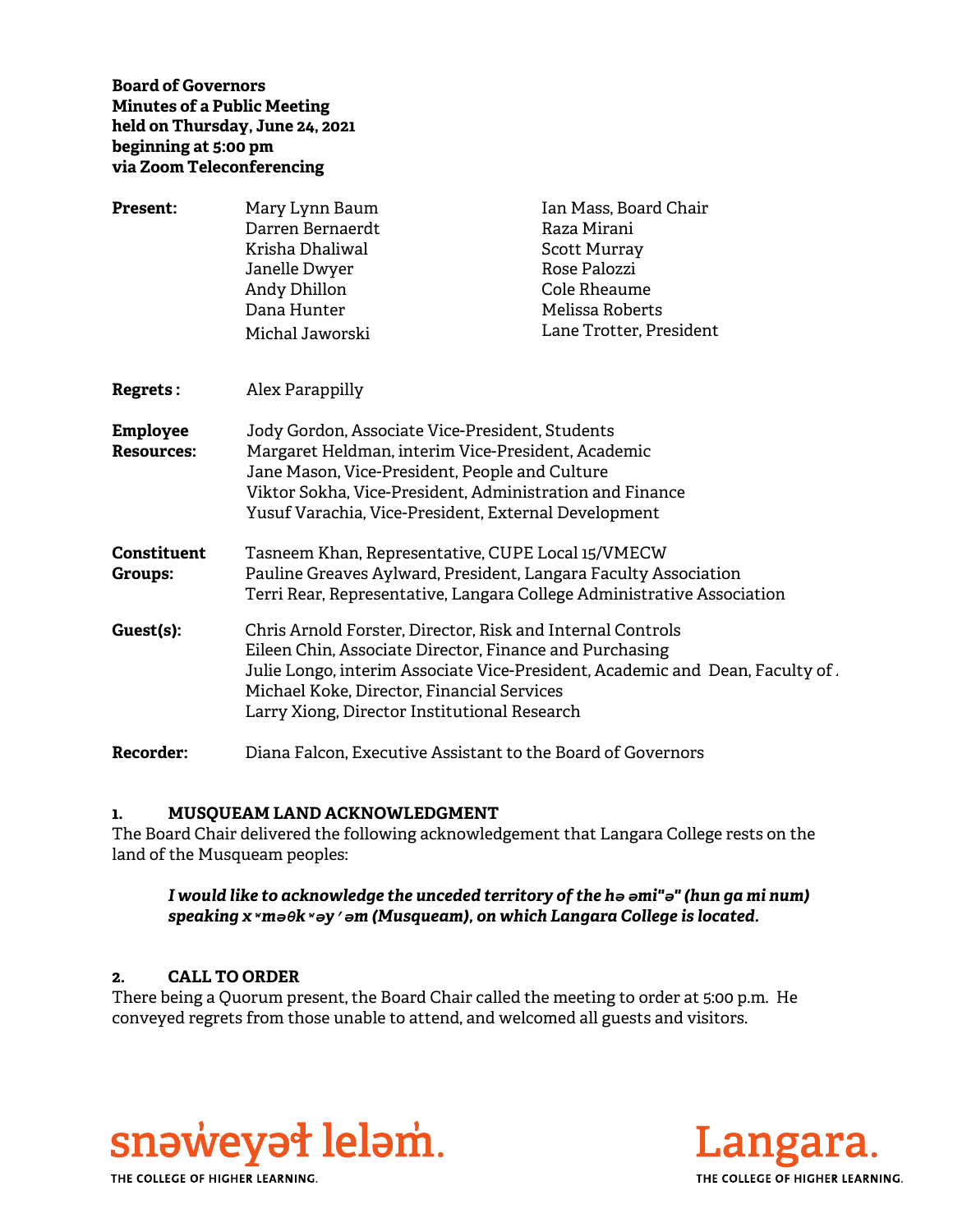### **3. IN MEMORIAM – 215 Children Moment of Silence**

In honour of the 215 children whose remains were found on the grounds of a former residential school in Kamloops, BC, the Board held a moment of silence for 215 seconds (1 second per child). I. Mass also recognized the recent discovery of 751 unmarked graves near the Marieval Indian Residential School in Saskatchewan.

### **4. DISCLOSURE OF CONFLICT OF INTEREST**

In accordance with *Board By-Law 200: Code of Conduct and Conflict of Interest*, Board Members were provided an opportunity to disclose conflicts of interest for any agenda item that would relate to the ongoing business of the institution. With none disclosed, the Board Chair proceeded with the meeting.

### **5. APPROVAL OF AGENDA/CONSENT AGENDA**

It was moved by M. Roberts and seconded by K. Dhaliwal

**THAT, the Langara College Board approve the agenda and approve/acknowledge the following items and motions on the consent agenda:**

- **5.1 Minutes of Board Meeting held May 27, 2021 Approved**
- **5.2 President's Written Report Acknowledged**
- **5.3 Chair's Written Report Acknowledged**
- **5.4 Notice of Election of Board Vice Chairs Acknowledged**
- **5.5 Carbon Neutral Action Report Acknowledged**
- **5.6 Executive Summary to Statement of Principles (final) Acknowledged**
- **5.7 Statement of Principles (final) Acknowledged**
- **5.8 Protected Disclosure/Compliance Officer Report Acknowledged**
- **5.9 FTE Enrolment Report for the Year Ended March 31, 2021 Acknowledged**
- **5.10 Semi-Annual Investment Summary to March 31, 2021 Acknowledged**
- **5.11 Confirmation of College Remittances Acknowledged**
- **5.12 Governing in the Public Interest (GPI) online Certificate Training - Acknowledged**
- **5.13 2021 Langara Retirees and Milestones Recipients Acknowledged Carried Unanimously**

## **6. ELECTION OF BOARD CHAIR**

With L. Trotter as Chairperson, the election for the position of Board Chair took place at 5:08 pm. Board members had been notified at the May Board meeting that the election of the Board Chair would be held at this meeting. L. Trotter advised that an email calling for an Expression of Interest or Nominations for the Board Chair position was sent to Board Members on May 26, 2021. L. Trotter advised that I. Mass nominated M. Jaworski. L. Trotter asked M. Jaworski if he would accept the nomination. M. Jaworski confirmed acceptance of the nomination. L. Trotter called for other expressions of interest or nominations three more times. There being no further expressions of interest or nominations, in accordance with Bylaw 201 M. Jaworski was declared Board Chair by acclamation for a one-year term effective August 1, 2021. The President handed the meeting back to the Board Chair at 5:16 pm.



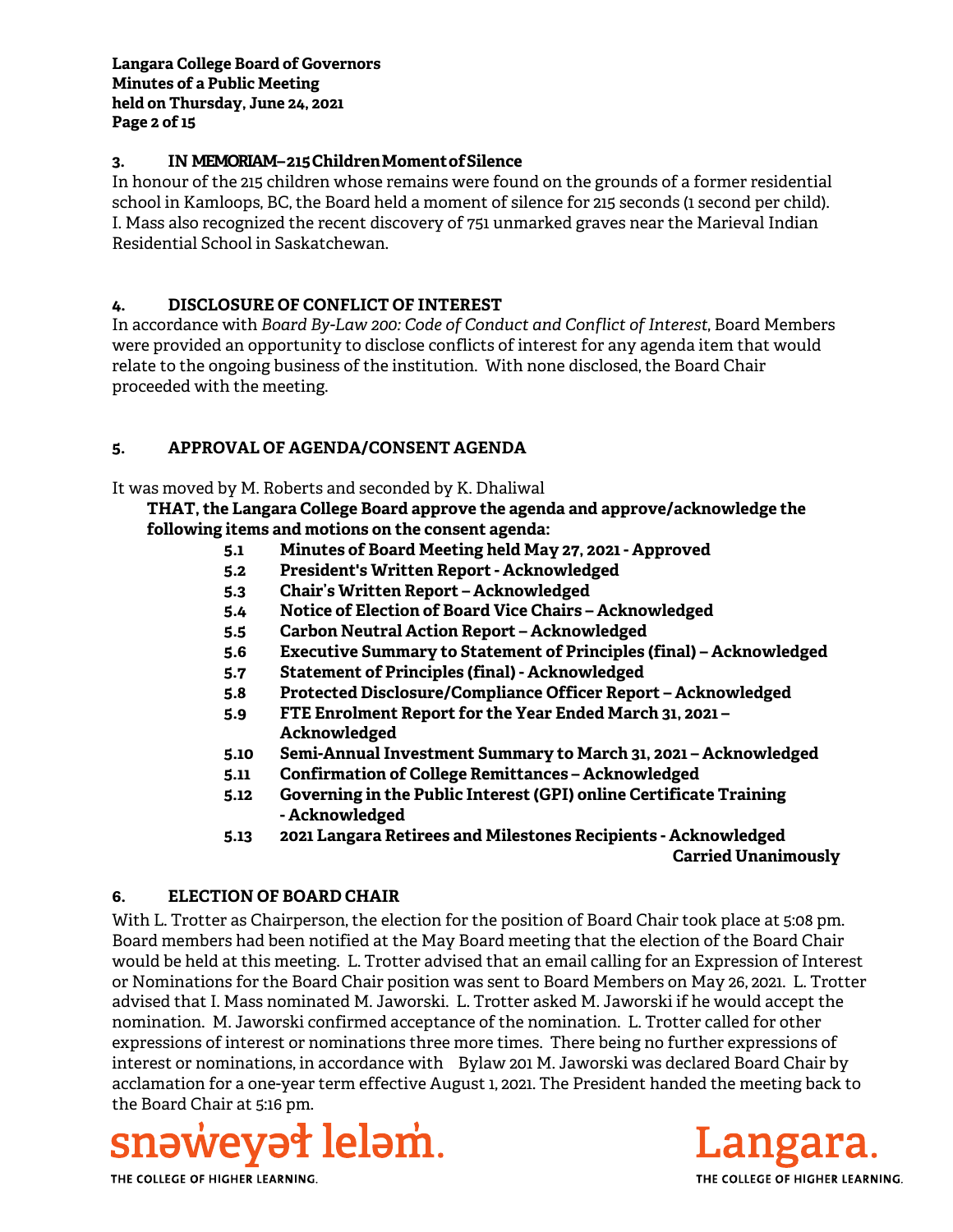The Board congratulated M. Jaworski on his election as Board Chair and thanked I. Mass for his leadership on the Board over the last three years as Chair, and for his continued service as a member of the Board

## **7. CHAIR'S VERBAL REPORT**

In addition to his written report attached to the agenda, the Board Chair provided the following verbal report to the Board:

- He attended several meetings over the past month about reviewing budgeting procedures, student success report and next steps, campus master plan, 1-1 with the President, AFC, GNC meetings, and the final Board Governance Training Series.
- He congratulated Retirees and those receiving service Milestones (one for 40 years) and thanked them for their long service to the Langara community.

## **8. PRESIDENT'S VERBAL REPORT**

In addition to his written report attached to the agenda, the President asked M. Heldman to provide an update to the Board on Getting Back Together plans, and Y. Varachia to provide and update on student enrolment.

M. Heldman provided an update on Return to Campus (or "Getting Back Together") plans as follows:

- A number of activities are planned throughout the summer to encourage Langarans, especially those who have not been on campus for over a year, to informal gatherings with co-workers and to join small meetings.
- We have aligned our Return to Campus plans with the four steps of the BC Restart Plan which includes the reopening of Starbucks in July.
- We continue to survey our students to see how they are feeling about coming back to campus as we resume our instructions.
- The general trend is a very keen interest in being vaccinated. Our June survey results show that 85% of respondents have been vaccinated, are partially vaccinated, or intend to be vaccinated.
- One of the concerns is Health and Safety and we held four Getting Back Together/Return to Campus Health and Safety Q&As and answered a number of questions from employees to help them understand how the College is preparing for a safe return to campus.
- The next large event will be held July  $29^{th}$  with a summer Town Hall. Dr. Michael Schwandt, Medical Officer with Vancouver Coastal Health Authority and Langara's Medical Officer contact throughout the pandemic, will join the Town Hall, make a short presentation and take questions from those in attendance.
- We are working on an event for our students that includes similar information as they get ready to return to campus.



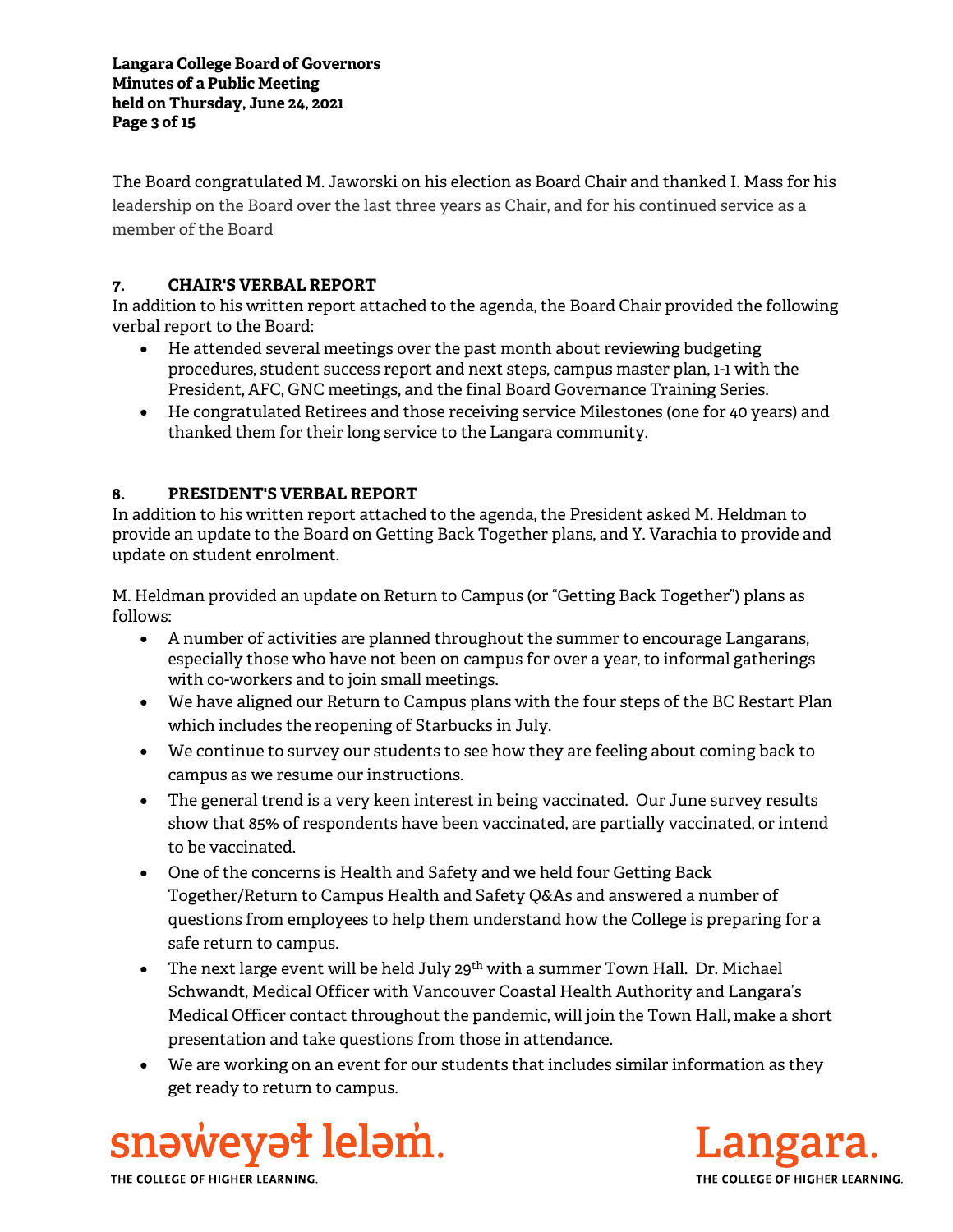#### **Langara College Board of Governors Minutes of a Public Meeting held on Thursday, June 24, 2021 Page 4 of 15**

Y. Varachia presented an update on fall registration and noted the following:

- The Langara community came together to support students and get us to where we are.
- Despite the challenges that COVID has created for international students, we have reached our international regular studies undergraduate student headcount target of 3,800, which is where we are supposed to be.
- This target has been met despite the projected yield being 65% of admitted students.
- International admissions for fall 2021 have now closed.
- A few limited enrolment programs with restricted curriculum and with available international seats will remain open. This is partly because we are starting to IRCC speeding up Visa applications which has allowed our students to continue their education and get back to attending classes at Langara.
- The International Recruitment Team at Langara Global is now focusing on spring/summer 2022 registration.
- When looking at the numbers, you will notice that domestic is down 14%. This is not a concern as there is a lot happening with the School Boards in terms of getting grades, offers and acceptance. We are confident that we will meet if not exceed targets.
- We have been working very closely with J. Gordon's team and we have onboarded all new staff for the Domestic Recruitment Team. We are putting a lot of attention and focus to align with our International recruitment so that both Domestic and International Recruitment have the right capacity of staff to make a significant difference moving forward.

M. Heldman provided an update on registration as follows:

- Registration began on Monday as it always does for the fall semester. We register our students early because we are interested in registering at the same time as other postsecondary institutions.
- Program students and new and returning students get access to this period of registration.
- For the fall, we have introduced a new time slot. Tuesday evening was reserved for international students outside of Canada who are not able to travel and join us in person. This was an opportunity for them to select the seats that they need.
- Yesterday, today and tomorrow focus on registration for Arts and Science students, Youth in Care, and Indigenous students.
- Starting next week, registration opens up to other returning students and new students as well.
- Registration is running smoothly to date and we are pleased to be able to accommodate students who are unable to join us this fall with a Tuesday evening registration period.

### **9. PRESENTATION**

### **9.1 Academic Plan 2025**

M. Heldman made a presentation and provided an overview of Langara's second Academic Plan 2025. She noted that the Plan was created during the pandemic and the results are in support of the Strategic Plan that was approved earlier in the Spring. This Operational Plan fits nicely



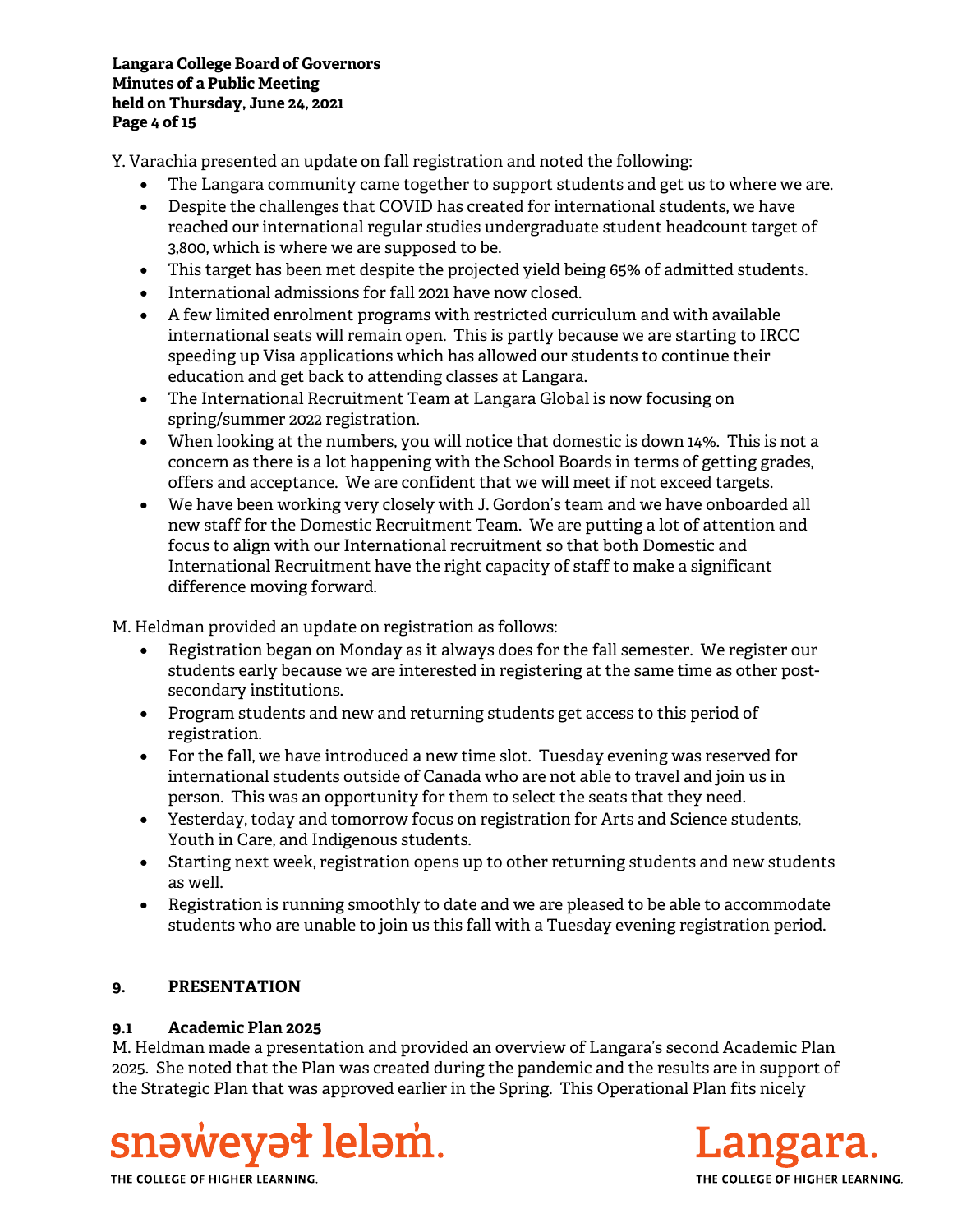#### **Langara College Board of Governors Minutes of a Public Meeting held on Thursday, June 24, 2021 Page 5 of 15**

under the Strategic Plan. It is an iterative plan required for the time in which post-secondary institutions, including Langara, find ourselves. The best way to predict the future is to create it and that is the intention with this second Academic Plan. We do so out of respect of past efforts and what we have done in this particular plan is take into account the successes we have enjoyed and the lessons we have learned from the first Academic Plan. She presented a kaleidoscopic image – a metaphor that invites us to alter our perspective as we look at our next Academic Plan. She acknowledged the contributions of many individuals in the creation of the Academic Plan.

The Plan was overseen by the Academic Plan Steering Committee and a core working group was extracted from this Committee. We had contributions from faculty, Musqueam, students including the Langara Student Union, support services, and academic leadership. Everyone had an opportunity in creating this Plan. We created this Plan by following the tried and true process of Langara by convening an Academic Steering Committee in August 2019. A variety of community consultations (appreciative inquiry focus groups) were held that allowed us to create some themes. The work of the Academic Plan was postponed in April 2020 because of the pandemic. Our focus turned to ensuring that our students were able to continue to progress through their programs. In the fall 2020, the preparation of this Academic Plan resumed. This was done by asking the Steering Committee if the themes we started to pull out from those first consultations were still relevant. The Steering Committee provided encouraging and good advice. They noted that the themes did still resonate and the Committee identified some additional items to incorporate into the new Plan. The first was to be flexible and nimble because of the times we live in, and the second was that they were very interested in seeing social justice amplified. A first draft was created and a second round of virtual consultations, including online surveys, was done in the spring 2021. Refinements of the draft were done and approved by the Steering Committee, and the final draft was approved and endorsed by various Committees at the College, including Education Council.

The new Plan includes successes from the first plan. It is important to focus on students, to continue to strive for excellence in teaching and learning, and when we start to work on those particular areas we cannot do so without the office of our Indigenous Education Services that was created in the first plan, as well as the Centre for Intercultural Engagement. Langara has made application to the Sustainability Tracking, Assessment and Rating System (STARS) program, a transparent self-reporting framework for Colleges and Universities, to measure sustainability performance.

The following lessons were learned from the first Academic Plan:

- As we worked with the five pillars of the original plan, we discovered that to be effective in achieving one of the goals, collaboration was needed from those working on one or more of the other goals, so the pillars started to blend together.
- We discovered the value of celebrating our successes through annual mini-conferences that the College holds every spring. The conferences focus on the successes of the Academic Plan and highlights the work currently underway in an engaging workshop format so we continue to draw people into the activities of the Academic Plan to help us achieve our goals.
- The increasing importance of sustaining our culture of acceptance of Justice, Equity, Diversity and Inclusion (JEDI) of all persons.



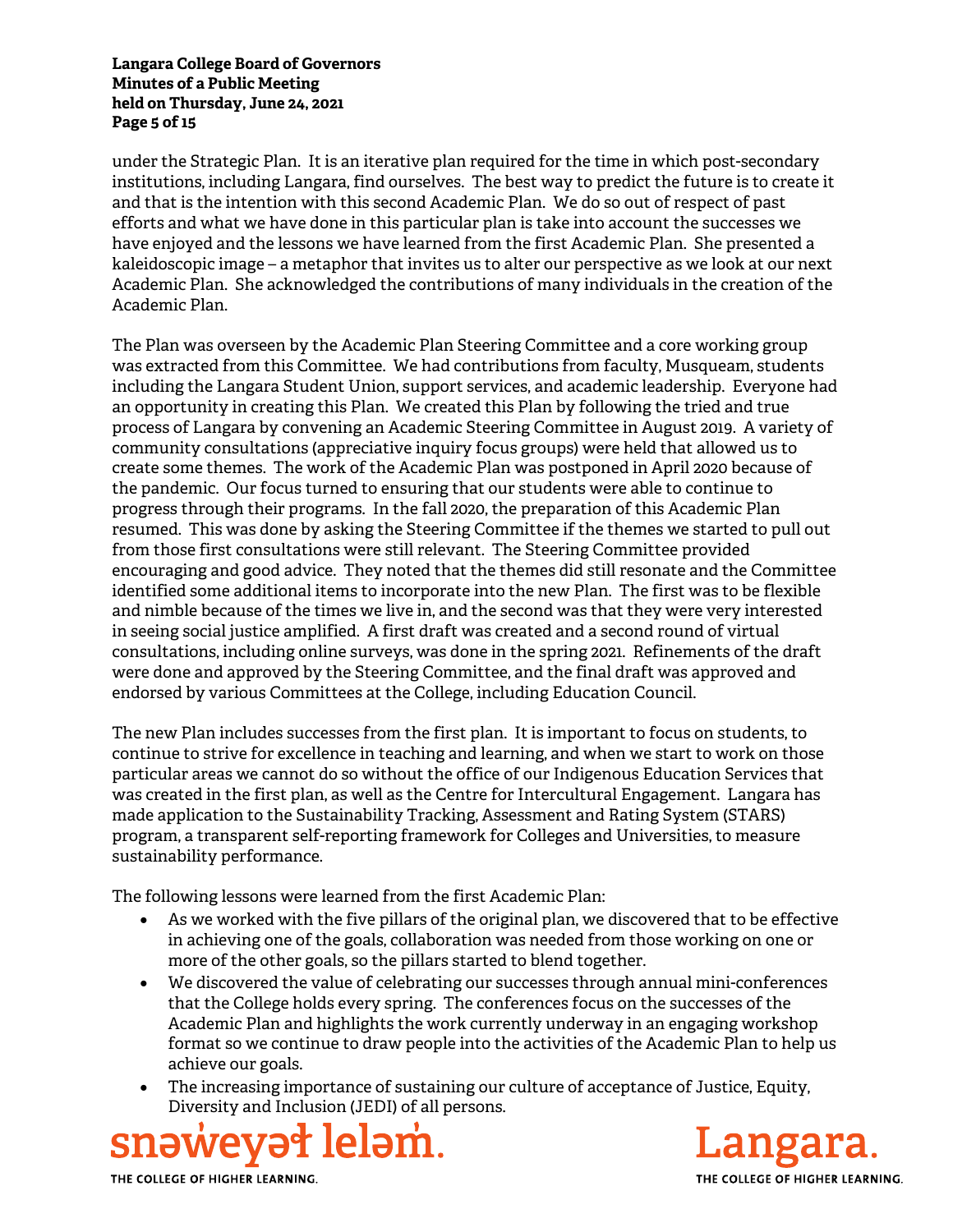**Langara College Board of Governors Minutes of a Public Meeting held on Thursday, June 24, 2021 Page 6 of 15** 

Because of the changes experienced by everyone at Langara, we needed to accept that the Academic Plan 2025 must be flexible and nimble, particularly when developing our action plans. We will need short, medium, and long-term plans.

We choose to focus our efforts through four Academic lenses. We choose the metaphor of the kaleidoscope to capture the dynamic, astonishing, and colourful panorama that is postsecondary education today, containing an infinite variety of views, intentionally altering our perspective. From our consultations, we identified four lenses (goals) that will guide our work over the next five years.

The first lens will encourage new high-quality programming and continuous improvement of our quality assurance practices.

The second lens will capture the work of the Student Success Plan that is being developed under the leadership of J. Gordon and Y. Varachia. Equally important is the critical role our faculty play in work integrated learning, service learning, applied research, and community service.

The third lens, transformational learning experiences, will provide opportunities for our instructors as well as our students. We will build on our extensive student-centered teaching experience as we inter-weave principles of universal design, open education, digital literacy, and continual learning on our path to academic excellence.

The fourth, and final, lens will invite us to celebrate our vital role in inspiring and nurturing the growth of students, one another, and society. We will serve our communities by teaching and modeling our societal duty to focus on social justice, to provide equity of access and opportunity, to embrace diversity, and to intentionally foster inclusion.

These are our lenses and our goals through which this operational plan will be implemented. To do this and get there, we will start development of implementation plans in September, the start of the academic year, including all those activities for each of the four lenses. We will create our future story together by collaborating with faculty, staff, students, and Musqueam through activities such as focus groups, world cafés, and the tools we know work well at Langara. As we did with our first Academic Plan, Langara will ensure that students, staff and faculty who undertake this work are supported with the resources that they require.

We are going to have to keep the Plan alive for five year. We will undertake actions to make certain that the Plan is achieving relevant and timely goals that support the Strategic Plan. As a living Plan, we will keep evolving and changing by:

- using data to track and assess our goals;
- reprioritizing as required;
- incorporating lessons learned as we learn them;
- committing to ongoing collaboration with all stakeholders; and
- ongoing assessment and celebration of the Academic Plan's successes.



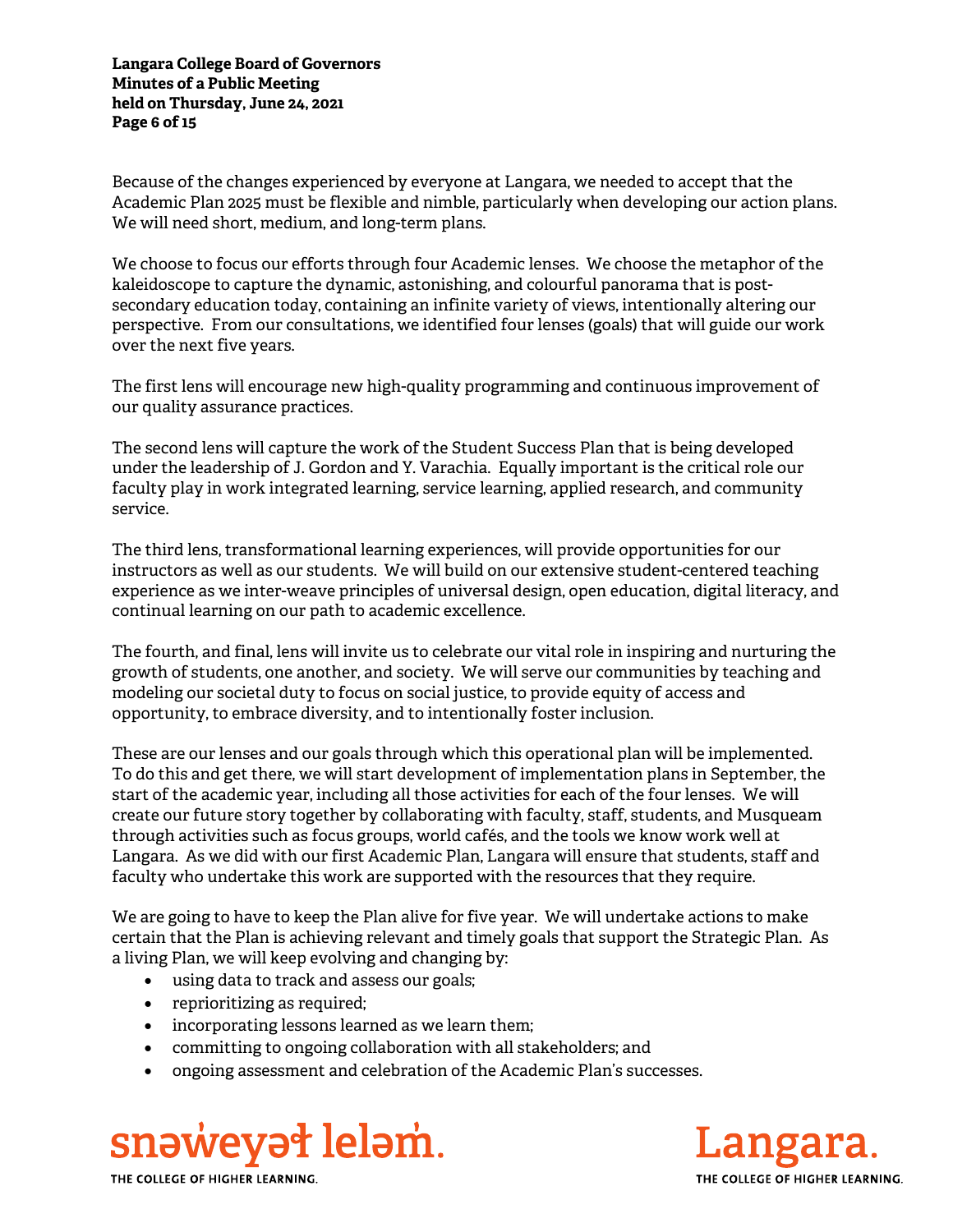#### **Langara College Board of Governors Minutes of a Public Meeting held on Thursday, June 24, 2021 Page 7 of 15**

The Academic Plan is one of several operational plans in support of the Strategic Plan. We are presenting an integrated and iterative Plan. Every activity undertaken through one of the four lenses will map to Langara's desired future state. We will make space and time to gather our diverse perspectives, offer opportunities for them to mirror and augment each other, and create from them a kaleidoscopic projection that allows us to see the whole without losing the parts.

A booklet of the new Academic Plan was not ready to share with Board members at this meeting, however, the booklet will be shared with the Board in September with a motion that the Board receive the Academic Plan 2025.

Discussion ensued and the following comments were made:

- Liked the metaphor with the kaleidoscope and how it ties everything together. It gives an appreciation of how the College is going to approach this plan.
- The Getting Back Together town hall format for the students is a fantastic idea and students will look forward to it.
- In response to a question, M. Heldman noted that a written Implementation Plan has not been developed yet. There are a number of activities currently underway associated with things such as high quality programming and quality assurance. There is also work underway in the other lenses. Final approval of the Implementation Plan would rest with the Deans, Directors and Division Chairs Committee (DDDC) at the College. The Implementation Plan is in support of the Academic Plan and tells exactly how we are going to achieve the goals identified.
- The kaleidoscopic metaphor is very compelling and as a way of providing an image for us in order to anticipate what is coming in the future is very exciting. Look forward to seeing the details of the Implementation Plan going forward and the forecast was very useful.
- This Plan has been two years in development and in response to a question it was noted that the Strategic Plan and the Academic Plan are aligned, were developed in parallel, and are very much in sync. Every activity that takes place in the Academic Plan will map to the Strategic Plan. It is important that the College community appreciate that although we might be working on different operational plans, every one of those operational plans is achieving the desired future state of the Strategic Plan.

L. Trotter noted that the Strategic Plan is the Board's Plan, and the Academic Plan is an operational plan that is in support of the Strategic Plan. The Academic Plan is currently with Communications and Marketing who are working on the graphics. A hard copy will come back to the Board in September so they can see how the document aligns with the Strategic Plan and so the Board can formally receive the Academic Plan 2025.



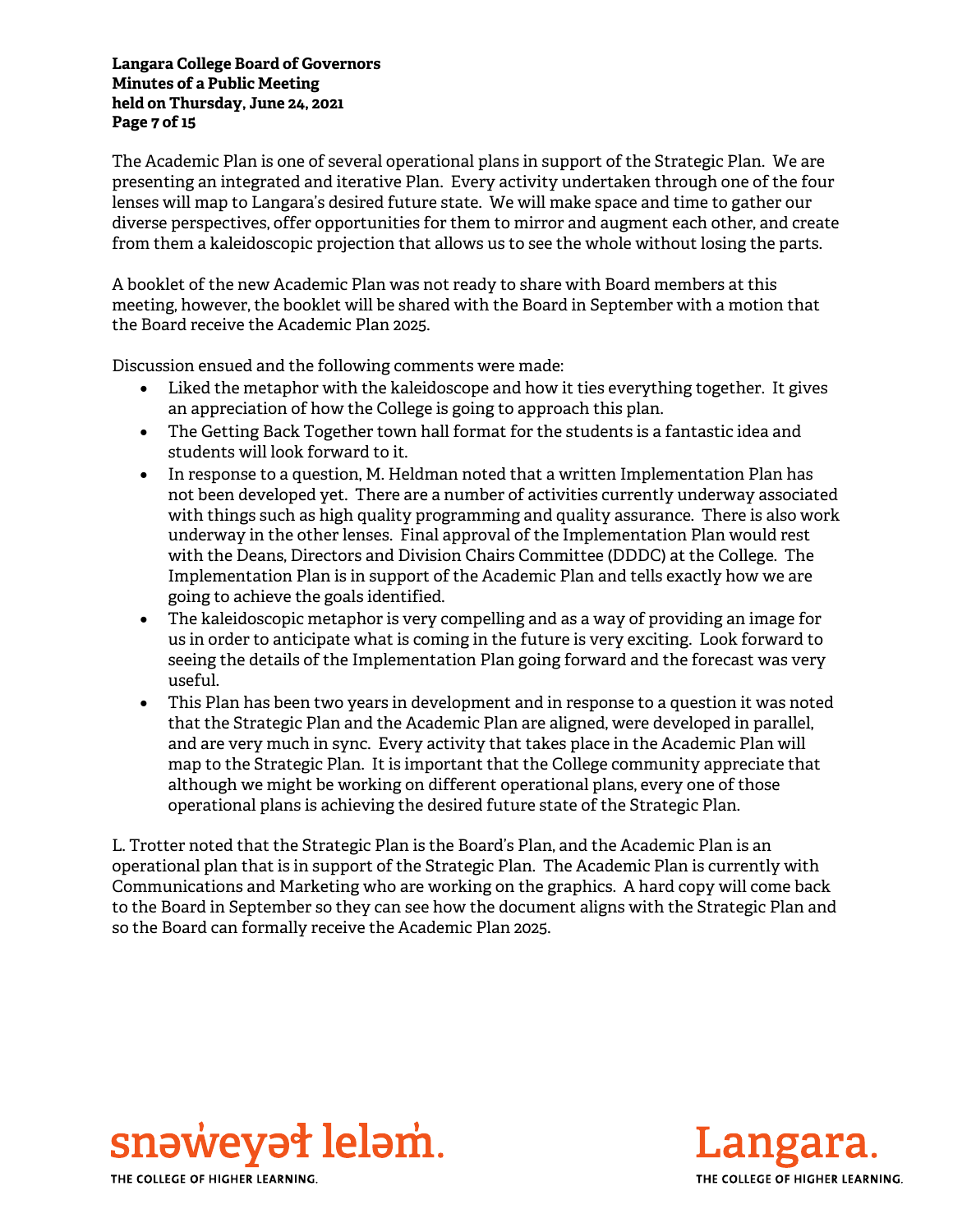#### **10. COMMITTEE REPORTS/RECOMMENDATIONS/APPROVALS**

#### **10.1 Audit and Finance Committee**

#### **a. Draft Minutes of Audit and Finance Committee meeting held June 14, 2021**

A. Dhillon highlighted the draft minutes of the Audit and Finance Committee meeting held June 14, 2021, attached to the agenda for information.

In response to a question about the change to the budgeting method identified in the AFC minutes, A. Dhillon noted that the previous method was the College's attempt to gather information from stakeholders and build the budget from the ground up. The goal moving forward will be to have a process where we are trying to ensure that certain capital goals are met for various departments. For that to happen it needs to be an engaged process by all parties instead of Finance trying to determine what is needed to be allocated. The College has taken a step to make this easier when Finance looks at the whole process by implementing the Adaptive Planning budgeting tool into Workday. The other part is making sure that the overall stakeholder groups get exactly what they are looking for but we have to utilize the tool appropriately. The goal is to make the budgeting process more dynamic so it is achieving exactly what we need it to.

#### **b. Audit Findings Report for FY ended March 31, 2021**

A. Dhillon highlighted the report from KPMG on the Audit Findings Report for the fiscal year ended March 31, 2021 noting that the audit was excellent and resulted in a clean opinion and an unqualified report. All around, there was not much to mention in terms of issues or errors identified in the Audit Findings Report attached to the agenda.

KPMG commented that the Langara Finance team was one of most well prepared teams in terms of providing information and helping conduct the audit. To do an audit in this environment and complete it in a timely fashion is remarkable.

The Board noted that it was a pleasure to hear KPMGs comments that the Team was one of the best prepared. V. Sokha thanked the Finance Team for getting the audit done through this difficult time and presenting a clean audit.

In response to a question, V. Sokha noted that we were fortunate to go live on January 6, 2020, with Workday as it has made the audit and College operations much easier. The old system of Banner would have required the College to keep employees in the office in order to run operations, which would have been in violation of the Provincial Health Officers orders. Workday allowed the College to work remotely, to properly run payroll, and seamlessly continue operating.

A. Dhillon noted that over the years that he has worked with the Finance team, he recognized that they are fully aware of the information they present and are very knowledgeable to answer any question presented to them. ML Baum added that as a non-finance Board member, she appreciates the clarity that is provided and the confidence it gives Board members that the information is presented correctly.



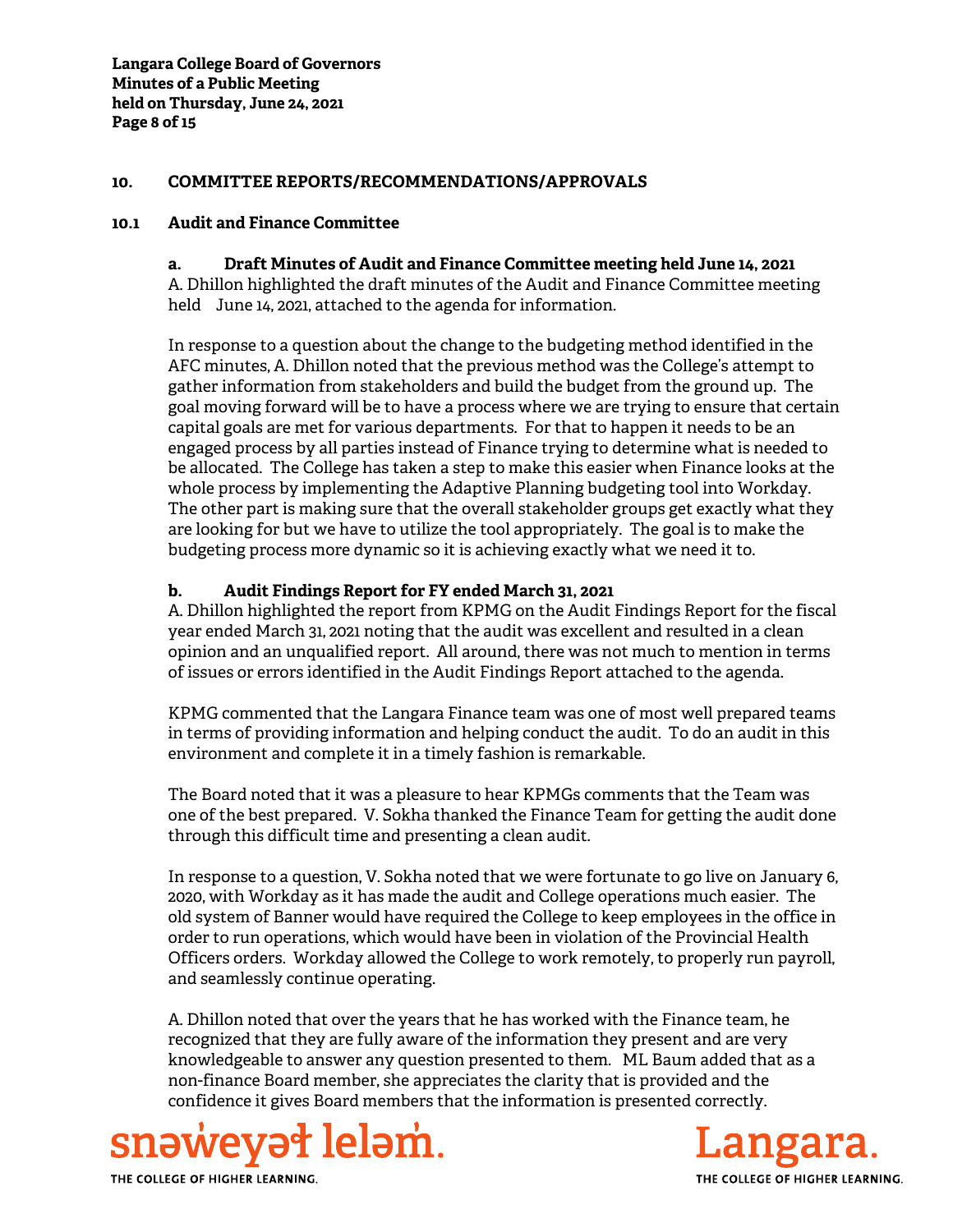It was moved by S. Murray and seconded by ML Baum **THAT, the Audit Findings Report for the fiscal year ended March 31, 2021 be approved.** 

**Carried Unanimously**

#### **c. Audited Financial Statements for FY ended March 31, 2021**

A. Dhillon highlighted the Audited Financial Statements for FY ended March 31, 2021, and advised that they were presented and reviewed by the Audit and Finance Committee at its meeting held June 14, 2021. He advised that the memo attached to the agenda provides a high-level overview of the financial statements, that we are in a \$4.1M surplus position, and we received an unqualified or "clean" audit opinion for fiscal 2021.

In response to a question about the risk to keep holdings in the government's Central Deposit Program, V. Sokha advised that the risk is minimal and we look at it with respect to the return we receive in order to maximize our rate of return.

In response to a question, V. Sokha advised that the government encourages postsecondary institutions to invest in the CDP as it reduces their debt load, and our decision is based on the return on investment so we maximize our return and do what is best for Langara.

L. Trotter added that the College balances its resources between the government's Central Deposit Program, the Royal Bank and Envision to strike the best rate of return to support student success.

It was moved by S. Murray and seconded by R. Palozzi

**THAT, the Financial Statements of Langara College for the fiscal year ended March 31, 2021 be approved.** 

**Carried Unanimously**

### **d. Ministry Q1 Forecast**

M. Koke highlighted the Ministry Q1 Forecast attached to the agenda that summarized the First Quarter (Q1) Financial Forecast for the fiscal years 2021/22 through 2024/25 for submission to the Ministry of Advanced Education and Skills Training.

M. Koke advised that the Audit and Finance Committee reviewed the Q1 Forecast at its meeting on June 14, 2021, and recommended it to the Board for approval.

Discussion ensued and Board members questions were answered.

It was moved by R. Mirani and seconded by J. Dwyer

**THAT, the Board approve the Financial Forecast for fiscal 2021/22 with projections for fiscal years 2022/23, 2023/24, and 2024/25, as prepared during the First Quarter (Q1) of fiscal 2021/22, to be submitted to the Ministry of Advanced Education and Skills Training.** 





THE COLLEGE OF HIGHER LEARNING.

snəweyət leləm.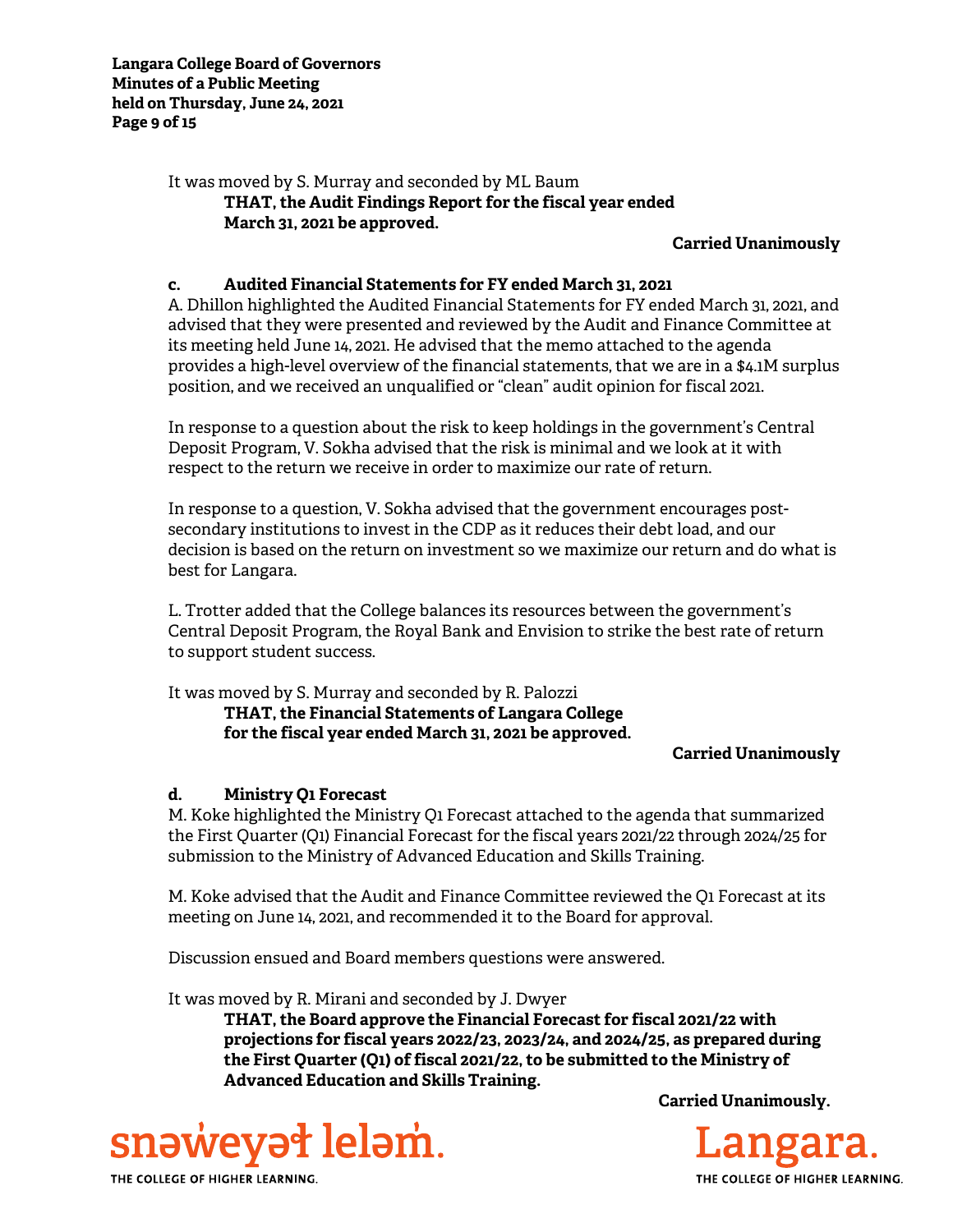### **e. Accountability Plan and Report for the 2020/21 Reporting Cycle and the 2021/22 Planning Cycle**

Y. Varachia provided background on the Accountability Plan and Report for the 2020/21 Reporting Cycle and the 2021/22 Planning Cycle as a document we are required to submit annually to the Ministry. The document is mandated by government and embraces how the College is working to achieve its objectives and fulfilled its performance targets. Due to the pandemic restrictions and circumstances, the Ministry of Advanced Education and Skills Training has waived the requirement for all institutions to report their 2021 plans.

L. Xiong presented the Accountability Plan and Report and acknowledged the exceptional teamwork of colleagues without whom this report would not be possible. He noted that the College has met all of the targets this year, including all of the FTE targets, except for one that relates to the number of student spaces in developmental programs. We needed to explain to government why the target was not met due mostly to the pandemic and the move to online instruction, which was challenging for our students. Face-to-face instruction should help improve enrolment in the developmental programs. We have been fulfilling almost all of the government mandate priorities, especially in Indigenous initiatives, by implementing all measures in response to the Truth and Reconciliation Commission (TRC) calls to action.

He noted that the report is very detailed on what we have achieved, what strategic challenges we are facing, and what we plan to do. He noted that College included some of its own institutional performance measures above what government required.

Discussion ensued and Board Members questions were answered.

It was moved by S. Murray and seconded by R. Mirani

**THAT, the Accountability Plan and Report for the 2020/21 Reporting Cycle and the 2021/22 Planning Cycle be approved.** 

**Carried Unanimously**

## **10.2 Ministry Mandate Letter for 2021/22**

The Ministry Mandate Letter for 2021/22 attached to the agenda was highlighted and the following points were noted by M. Jaworski:

- The Board just received the institutional accountability report, where we report to the Province regarding what we have achieved in the past year, measured against various metrics, including the province's Mandate Letter.
- The agenda package contained the new Mandate Letter for 2021 and 2022. In the past, each Board member was asked to sign the Mandate letter, however, since the pandemic, the Province is satisfied with the Board Chair signing the Mandate Letter upon a resolution of the Board. They may go back to the practice of all board members signing the Letter once the COVID restrictions are lifted.



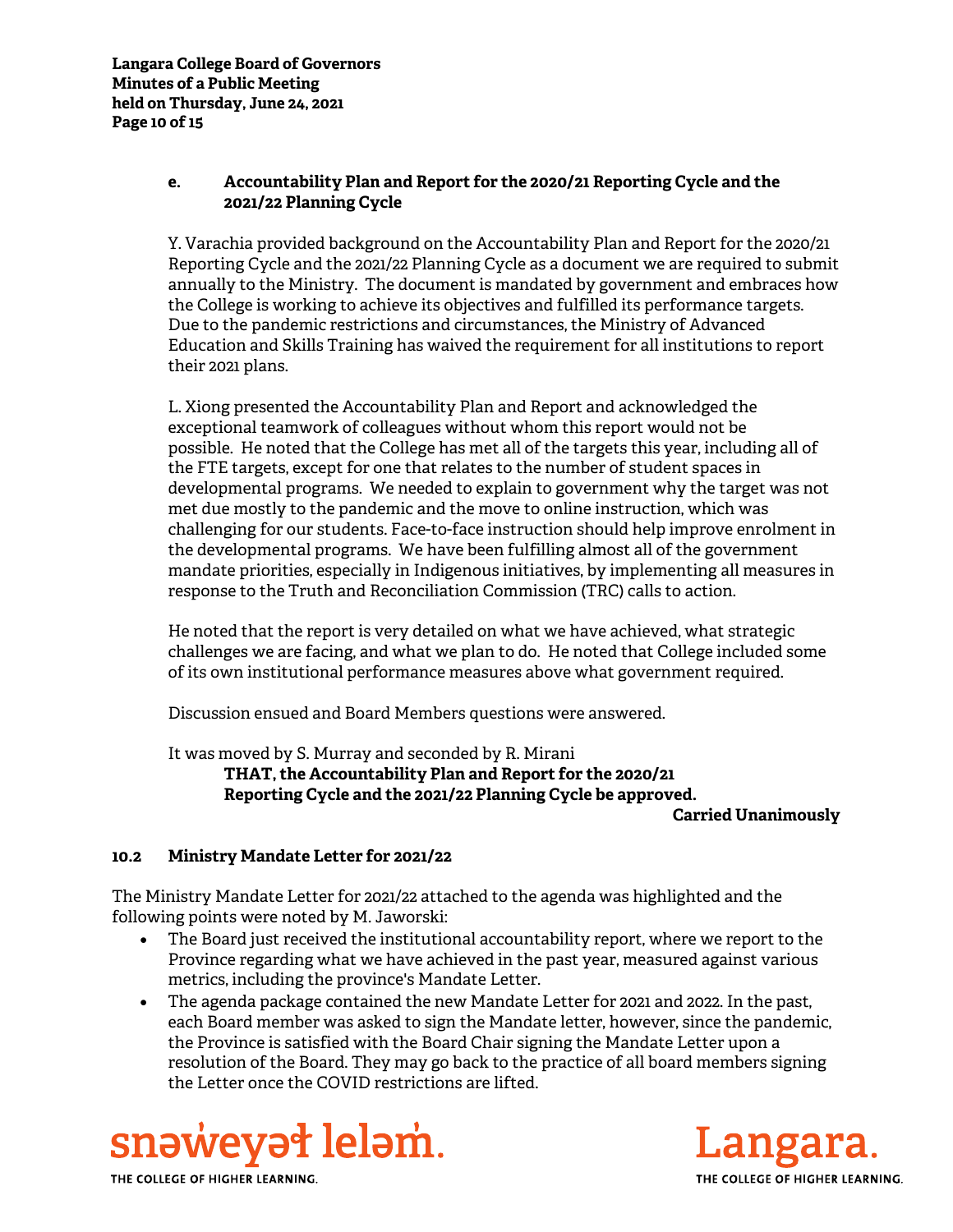#### **Langara College Board of Governors Minutes of a Public Meeting held on Thursday, June 24, 2021 Page 11 of 15**

- The College is its own, standalone legal entity. The College is also an agent of the Government (per the BC College and Institute Act). In an agency relationship, one party is the principal – they are the ultimate boss - and there is the agent who carries out certain functions. We are the agent, carrying out educational programming and associated activities, on behalf of the government.
- While each one of our board members is here because they were either appointed by government or elected by a stakeholder group (student, faculty and staff), and each of those stakeholders has expectations of us, we each have a fiduciary duty to act in the best interests of the College.
- The Mandate Letter is an important document in that it tells us what the government, a very important stakeholder in the College and the Principal in our agency relationship, wants us, as a Board, to oversee the College to achieve. It helps inform us about what is in the best interests of the College - but it is not the last word, and the Board and the College, has considerable discretion about how to achieve the broad goals set out in the Mandate letter. In any case, it is important that the Board bears this document in mind as it exercises its duties over the next year.

Having reviewed the Mandate Letter, the Board is confident that the College's Strategic Plan and other programs and initiatives, including the Academic Plan, are well aligned with the Mandate Letter.

I. Mass noted that the training that he, K. Dhaliwal, M. Jaworski, and L. Trotter took over the last three months, emphasized that governance education is important so that Board members understand where they fit within the Mandate Letter. The five foundational principles that the province wants us to be informed by and work through are all within the Strategic Plan and our one-year operational plan.

L. Trotter noted that the Accountability Plan and Report that was presented earlier reflects the Mandate Letter from the previous year, and next year's Accountability Plan and Report will reflect this year's Mandate Letter. The College is working diligently to make sure that it is clear how Langara's Strategic Plan, Academic Plan, Student Success Plan, etc., aligns to support the government's Mandate Letter as it is critical as we try to achieve other objectives such as the Campus Master Plan. The College will be working over the next year to ensure the report reflects this Mandate Letter.

In response to a Board Members question about Climate Change being included in this Mandate Letter, L. Trotter advised that the Carbon Neutral Action Report (CNAR) included in the consent agenda is a report required by government and reflects the targets that government provides and that we do meet. The age of the buildings determine their carbon footprint since, for example, the A Building was built to the standards in place in 1970 whereas the T Building was built to the standards in place today. The College built sustainability into the previous Academic Plan and we make modest gains. The ability to make bigger gains is impacted by the fact that we are penalized for having a building that has a very large carbon footprint and needs to be replaced but we need government's help to replace it. J. Dwyer noted that this helps with the advocacy for the Board to do with government to replace Building A to continue to communicate the seismic risk, but to also look at the carbon footprint of the building and the government's mandate on Climate Change that they have given us.



THE COLLEGE OF HIGHER LEARNING.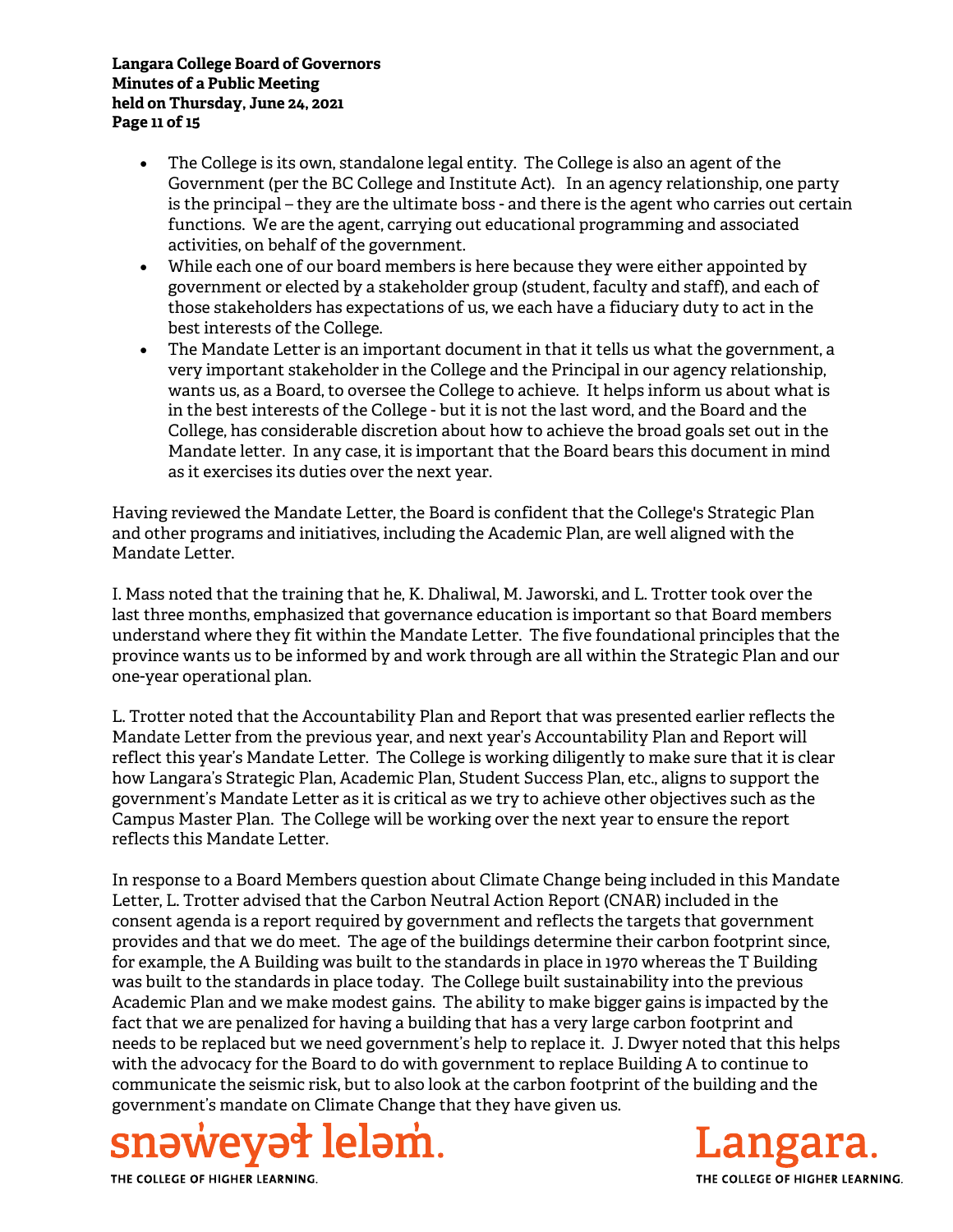#### **Langara College Board of Governors Minutes of a Public Meeting held on Thursday, June 24, 2021 Page 12 of 15**

In response to a question about the encouragement to adopt the Gender-Based Analysis Plus (GBA+) lens to ensure equity is reflected in our operations and programs, L. Trotter responded that as the College moves forward with the new Strategic Plan approved by the Board in March, it is something we would need to explore under JEDI. We have not done that yet as our focus has been on return to campus that is consuming a significant amount of people's time. The challenge is that there is only a finite amount of time available with people who are involved with a number of different initiatives. Our main focus is ensuring that employees and students feel safe when returning to campus and providing supports for them. As we look forward to actioning goals in the Strategic Plan, the first year goals will be more modest than in subsequent years once we can start ramping back up to not having COVID as a distraction. We also need to provide vacation and down-time for people as the majority are burned out from the past year dealing with COVID related issues.

Y. Varachia advised that discussions around Justice, Equity, Diversity and Inclusion (JEDI) are happening across campus and we are trying to determine how to bring the conversation and get a shared language across campus to understand and bring students involved and ensure we are meeting the needs of the different and diverse communities. We are trying to formalize this and as we bring groups back to campus, we will be able to bring the group together and tackle these conversations. We are not different than other institutions and are at the right place to start having these conversations.

I. Mass recommended that it would be helpful to the Board at some point over the next year to receive a report specifically around the language "Gender Based Analysis Plus (GBA+)" to understand what it is and how it is reflected in the JEDI based initiatives. Since it is in our Mandate Letter, we should understand it better.

### **AGENDA ITEM**

D. Bernaerdt noted that the Strategic Plan fits quite well with the government's five foundational principles and there is a lot of flexibility on how this gets implemented. However, there are three bullet points where the Ministry asks that we take the priorities and incorporate them in the goals, objectives,

and performance measures in our 2020/21 Institutional Accountability Plan and Report. One of those is

to work with the Ministry to resume full on-campus learning and services for students, faculty and staff by fall 2021. To resume full on-campus learning for fall is really not reflective of the scheduling as the scheduling was submitted a month ago. There seems to be an impossibility that does not align with direction from the Ministry that was given before for predominantly on campus.

In response, M. Jaworski noted that the Letter says we should make "substantive progress" and does not read as a direction that we have to be fully in person. All of the communications they are providing are that they want us to work towards it, but we could not achieve it for very good solid reasons. We need to act in the best interests of the College to ensure that Health and Safety is number one, ensure that our faculty have the tools that they need, and that we are acting reasonably and responsibly for our students, faculty and staff. He is comfortable with the lucid and vagueness of the language and does not read it as a direction but rather that we have the flexibility to do what is right.



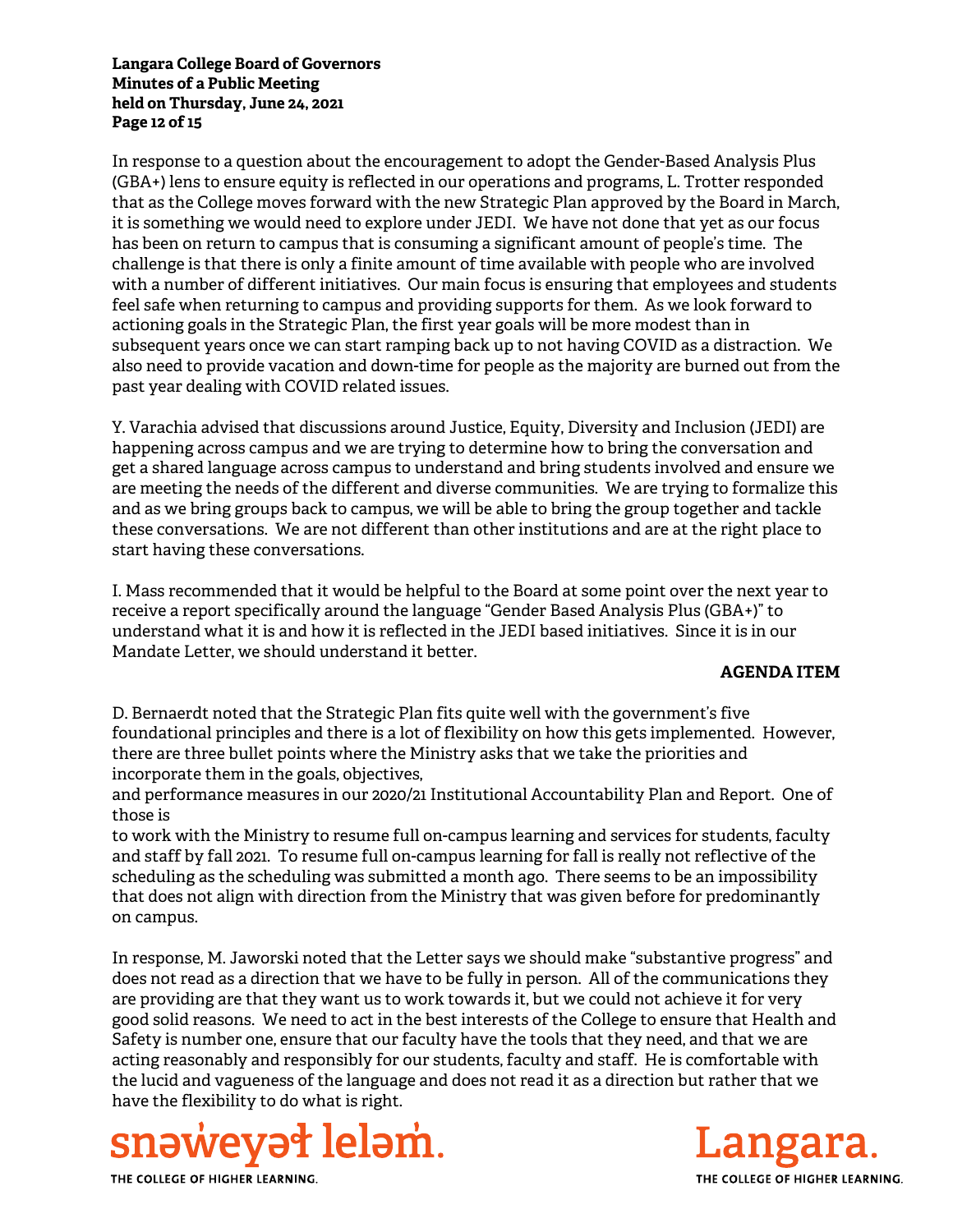#### **Langara College Board of Governors Minutes of a Public Meeting held on Thursday, June 24, 2021 Page 13 of 15**

L. Trotter added that for September we are not expecting to be at 100%. The Deans, Division and Department Chairs have worked on what we expect based on some modeling and we will have to adjust based on what happens. M. Jaworski noted that the Mandate Letter is the same for all institutions and not all institutions are planning to be 100% in September.

It was moved by J. Dwyer and seconded by ML Baum

**THAT the Board authorize the Board Chair to sign the 2021-2022 Mandate Letter on behalf of the Board. Carried Unanimously.** 

### **10.3 Governance and Nominating Committee**

#### **a. Summary of meeting held June 15, 2021**

R. Mirani highlighted the summary report of the GNC meeting held June 15, 2021, attached to the agenda for information.

### **b. Funding Task Force**

R. Mirani advised that the Funding Task Force, the last task force of the Board, has started and the members are A. Dhillon, M. Jaworski, S. Murray and L. Trotter. Resource members of the College are V. Sokha and Y. Varachia. The Task Force will hold their inaugural meeting on Monday, June 28, 2021 and will provide periodic updates to the Audit and Finance Committee and the Board.

## **11. FOR INFORMATION/DISCUSSION**

### **11.1 Human Rights Report 2020-2021**

The College is required under Bill 23 to report labour relations issues annually to the Board.

J. Mason highlighted the summary report (attached to the agenda for information) that captures the labour relations, respectful workplace and human rights, and sexual violence incidents that occurred from June 1, 2020 to May 31, 2021. The grievances and termination numbers continue to be minimal as a result of the excellent collaboration and dialogue that takes place between Human Resources and our three unions: LFA, CUPE, and BCNU.

Discussion ensued and Board Members questions were answered.

### **12. EDUCATION COUNCIL REPORT**

The Board Chair reminded Board Members of Section 23 of the BC College and Institute Act that requires Education Council to advise the board on the development of educational policy.

### **12.1 Summary of Meeting held May 18, 2021**

D. Bernaerdt, Chair, Education Council highlighted the summary report of the Education Council meeting held on May 18, 2021. Of special note were the following:

Education Council endorsed the Academic Plan 2025.



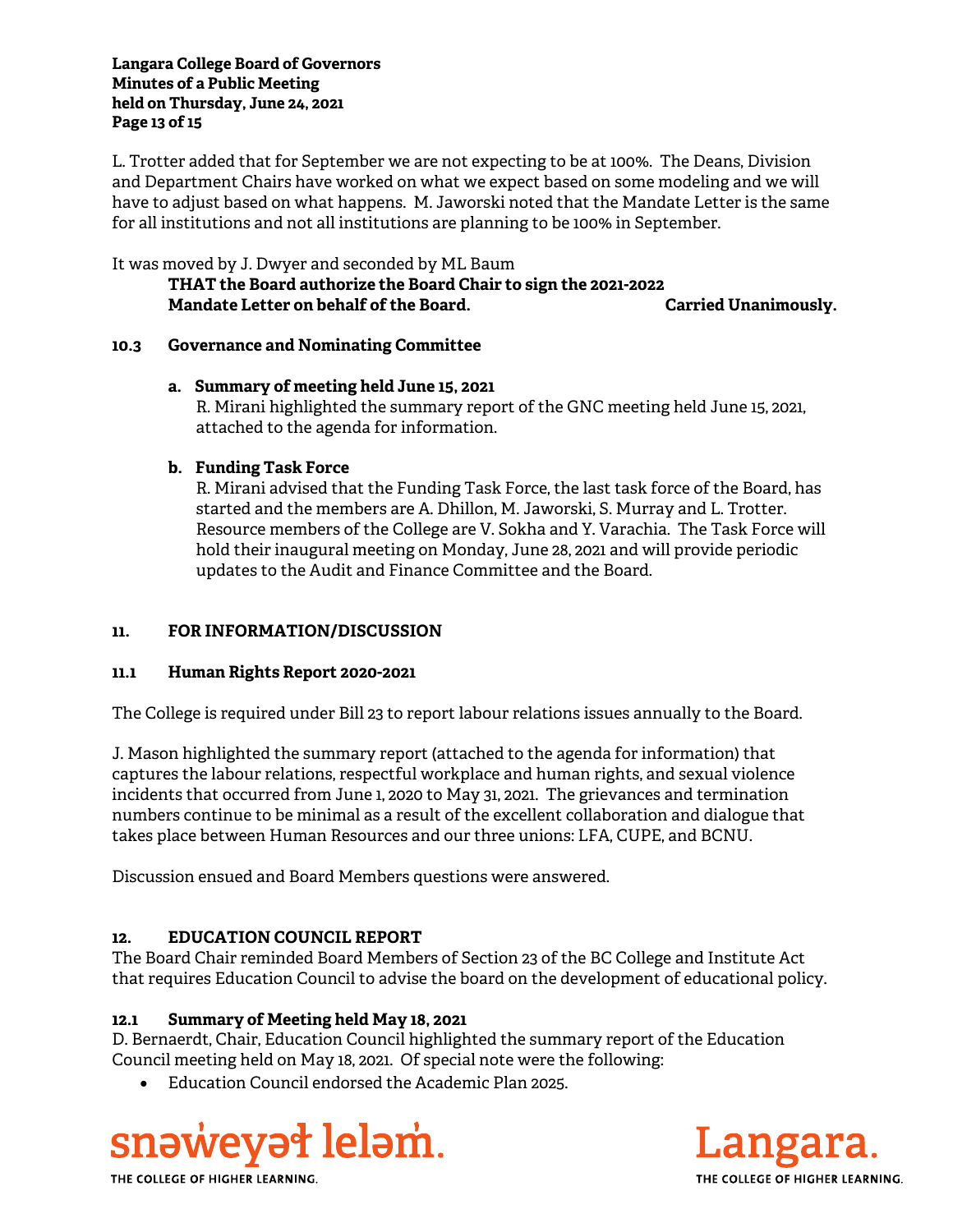#### **Langara College Board of Governors Minutes of a Public Meeting held on Thursday, June 24, 2021 Page 14 of 15**

- The Anthropology department changed the title of the course *Aboriginal Cultures of British Columbia* to *Colonialism and Reconciliation in BC* to better reflect the focus of the material covered in this course. This type of change is one of the many ways that Indigenization in curriculum can look in terms to both changes to course content and also the language we use to course titles and course descriptions.
- The language in Policy E2006: Appeal of Final Grade was updated to include references to Continuing Studies, and some other minor language updates are made in the policy and procedures documents.
- Registrar and Enrolment Services has extended the use of the Duolingo online English test as an equivalent of IELTS to the Summer 2022 semester.

In response to questions about discontinued programs in Continuing Studies, Y. Varachia advised that these programs are provided at cost recovery so we need to ensure that we have the right amount of students and community participating and we need to ensure we have the right talented instructors to do the work. We have to be careful in Continuing Studies based on the cost-recovery model. With regards to the relationship with the Indian Consulate, we try to meet with the Consular General regularly and try to have a conversation at least monthly. While we may not have the programs, we are still working with the Consulate by supporting other initiatives and events. There is no real impact on the College but the programs were just not meeting the needs. With regards to the Strategic Resilience for First Nations Communities program, there were not enough registrations to run the program. We are looking at new ways to engage with the Indigenous community to work with them on programming that they would like to pursue vs running programs by people who are not Indigenous. We are trying to have a different perspective and a way on how we engage our Indigenous community in a genuine and authentic way.

It was moved by M. Roberts and seconded by J. Dwyer  **THAT, the Education Council Summary Report for May 18, 2021, be received. Carried Unanimously.** 

### **13. BOARD MEMBER REPORTS**

M. Jaworski provided an update on the Langara College Foundation as follows:

- The virtual Convocation and Celebrating Langarans events were very successful in their hosting June 7-11th. This year, we celebrated our largest graduating class yet. Over 3,400 credentials were conferred! There were 844 graduates who attended Celebrating Langarans with their 564 guests. This could not have been possible without the support of over 100 employees who dedicated their time to making this momentous event so memorable for our grads. Special thanks to the many board members who attended and supported the event.
- **GRADitude** Our Langarans are amazing! In the last year, over 200 of them supported our students in a multitude of ways. They volunteered as guest speakers, sat on advisory committees and review panels, were suppliers, employers, donors, and mentors. As we celebrated Convocation, we want to take a moment to recognize, thank and celebrate the impact they had over the past year. 54 of the 200+ alumni responded